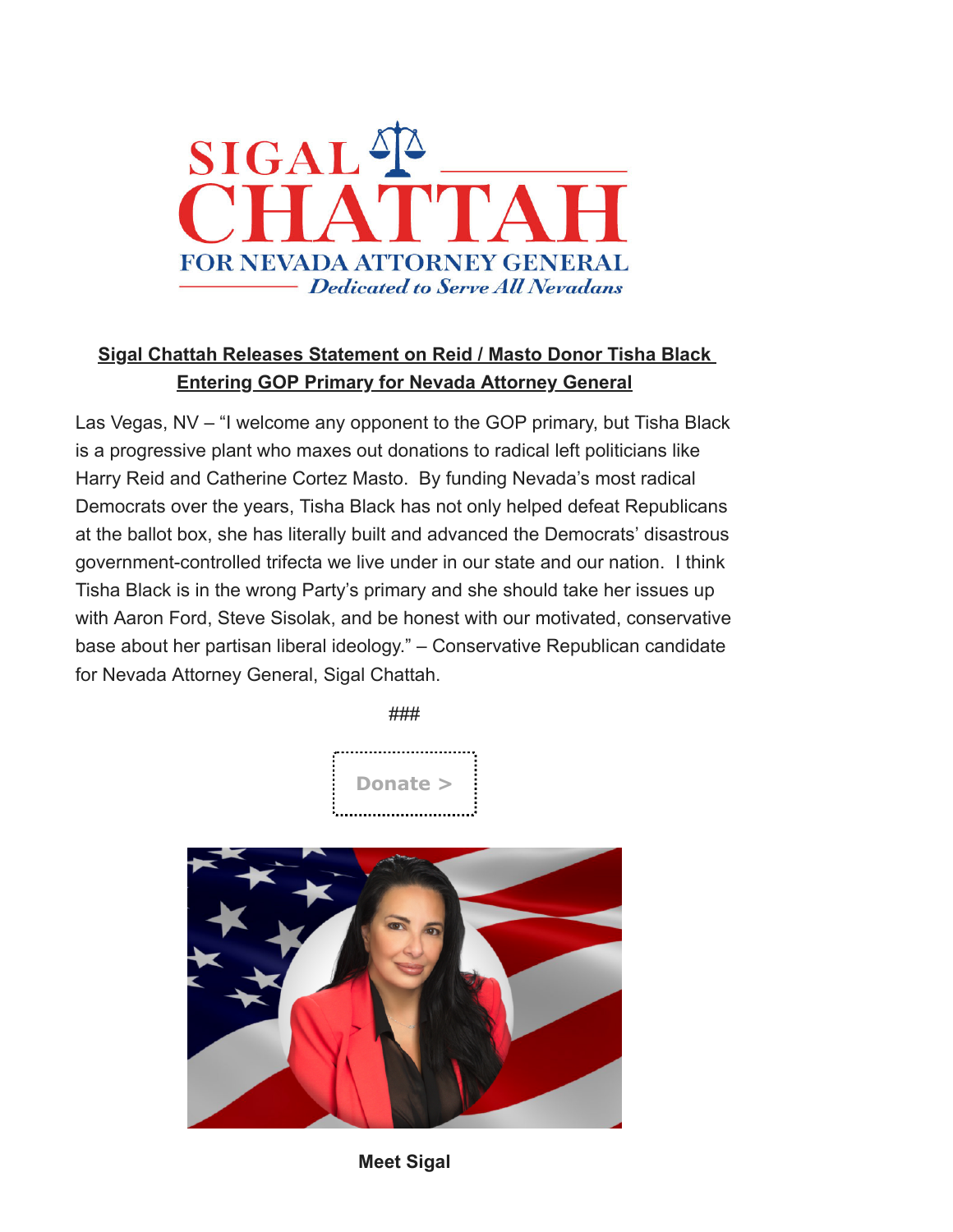Sigal already beat Governor Sisolak and his lawyer, Attorney General Aaron Ford, in court TWICE:

- Sigal represented Calvary Church in Las Vegas pro-bono and winning at the 9th Circuit reopening places of worship from Sisolak's draconian shutdown just in time for Christmas.
- Sigal beat Sisolak and Ford again in court after his vaccine rollout prioritized special interests and those with money, power, and status over the elderly successfully lowering the age of prioritization down to 65+.

Sigal is suing over the hypocritical double-standard mask mandate currently imposed on us and on our school children. She is a woman of action, a practitioner of the law, and a defender of our Constitutional Liberties.

## **Sigal is the fighter we need.**

Sigal is a:

- Proud Israeli-American Immigrant;
- Defender of the American Dream;
- Champion of Law Enforcement;
- Practitioner of the Law;
- Protector of the Constitution;
- Strong Single Mother;
- Believer in Life, Liberty, and the Pursuit of Happiness.



## **Sigal Chattah's Biography:**

Born in Israel in 1975, Sigal immigrated to Nevada with her family when she was 14 years old. Sigal's father is a retired developer and her mother is a retired registered nurse. Sigal graduated from Valley High School in Las Vegas in 1993 and attended the University of Nevada Las Vegas graduating in 1997, with a bachelor's degree in political science with an emphasis on Middle Eastern Politics. She attended Widener University School of Law in Harrisburg, PA.

Upon her return to Nevada after graduating, Sigal started her own Las Vegas law firm in 2002 and has since then combined her love for the law, zealous constitutional advocacy and extensive pro bono work in the furtherance of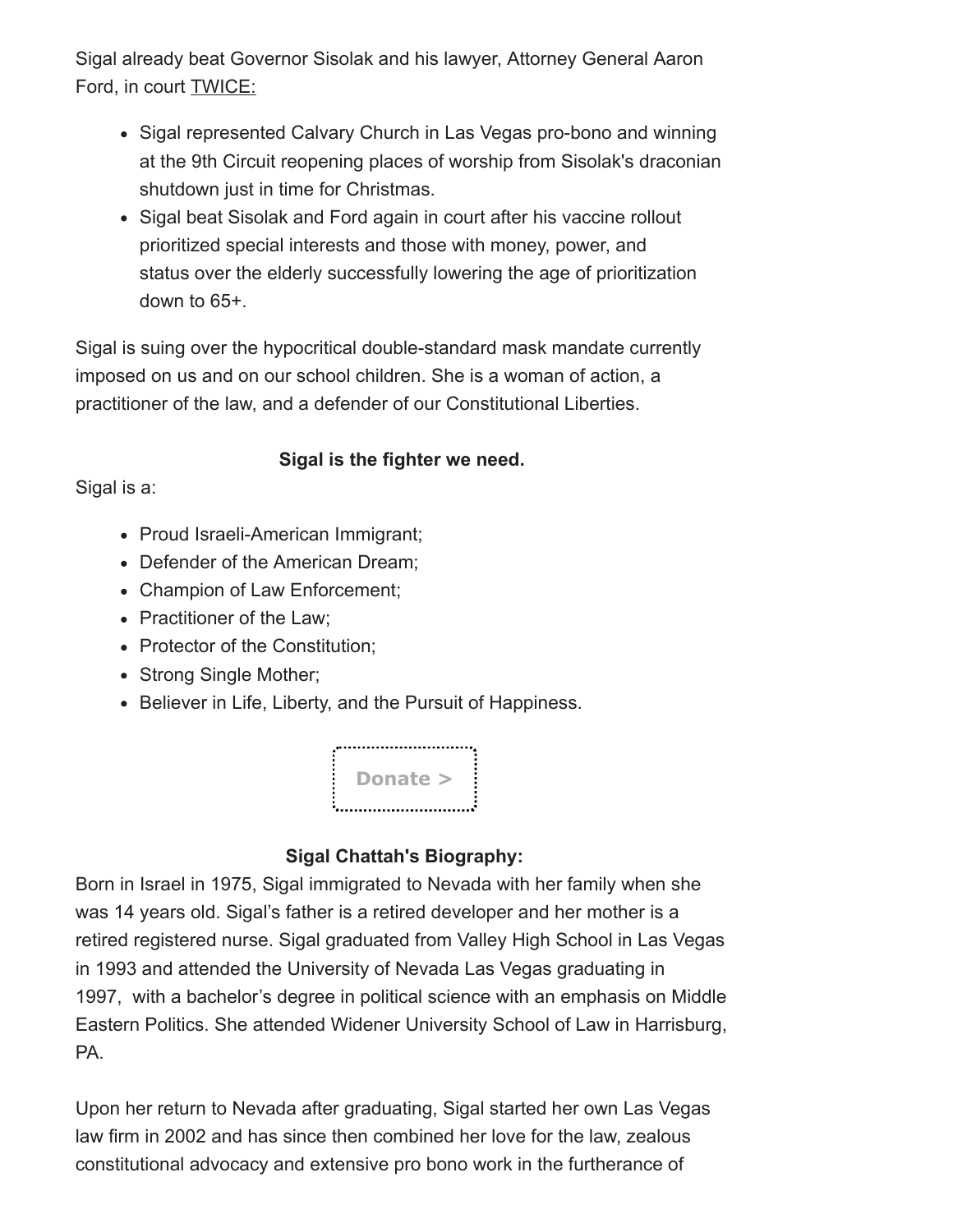justice for all people.

Recently, Sigal saw the injustice and unscientific standards being leveled against our religious community in Nevada and fought back against Governor Sisolak. Sigal challenged Governor Sisolak's unconstitutional orders and in Calvary Chapel Lone Mountain v Sisolak and prevailed in the  $9^{t}$ ° Circuit United States Court of Appeals, forcing Governor Sisolak to allow places of worship to have the same capacities as other businesses.

Sigal has continued to fight when Governor Sisolak has failed Nevadans. With the slow rollout of the COVID-19 vaccine and exclusion of senior citizens as a preferential group to have access to vaccines, Sigal sued the governor in a class-action lawsuit demanding that senior citizens have access to vaccinations as a preferential and vulnerable population. Thanks to Sigal's class-action lawsuit, on behalf of a group of senior citizens, Nevada's vaccine rollout sped up tremendously and Governor Sisolak was forced to reduce the age limit for access to vaccines as a prioritized group to 65+.

Sigal is no stranger to championing Nevadans when they are in need, including representing many families during the real estate crisis brought on by the Great Recession. She has served as a Planning Commissioner and on the Southern Nevada Disciplinary Board of the State Bar of Nevada.

Sigal's favorite quote is from the book of Deuteronomy "Justice, Justice you Shall Pursue" and she has dedicated her life to the pursuit of justice on behalf of all Nevadans. Sigal's passion, tenacity, and love for her community in pursuing justice and fighting corruption have never been a matter of philanthropy or charity, it has always been a sense of strict justice that all Nevadan's are entitled to. She demands that the rights of all people be protected because she has seen what happens when they're not. Sigal is a true woman of justice, she will be the Attorney General of the people. She will fight to protect Nevadans' rights as she has for two decades - all Nevadans, regardless of wealth, gender, race, religion, or creed.